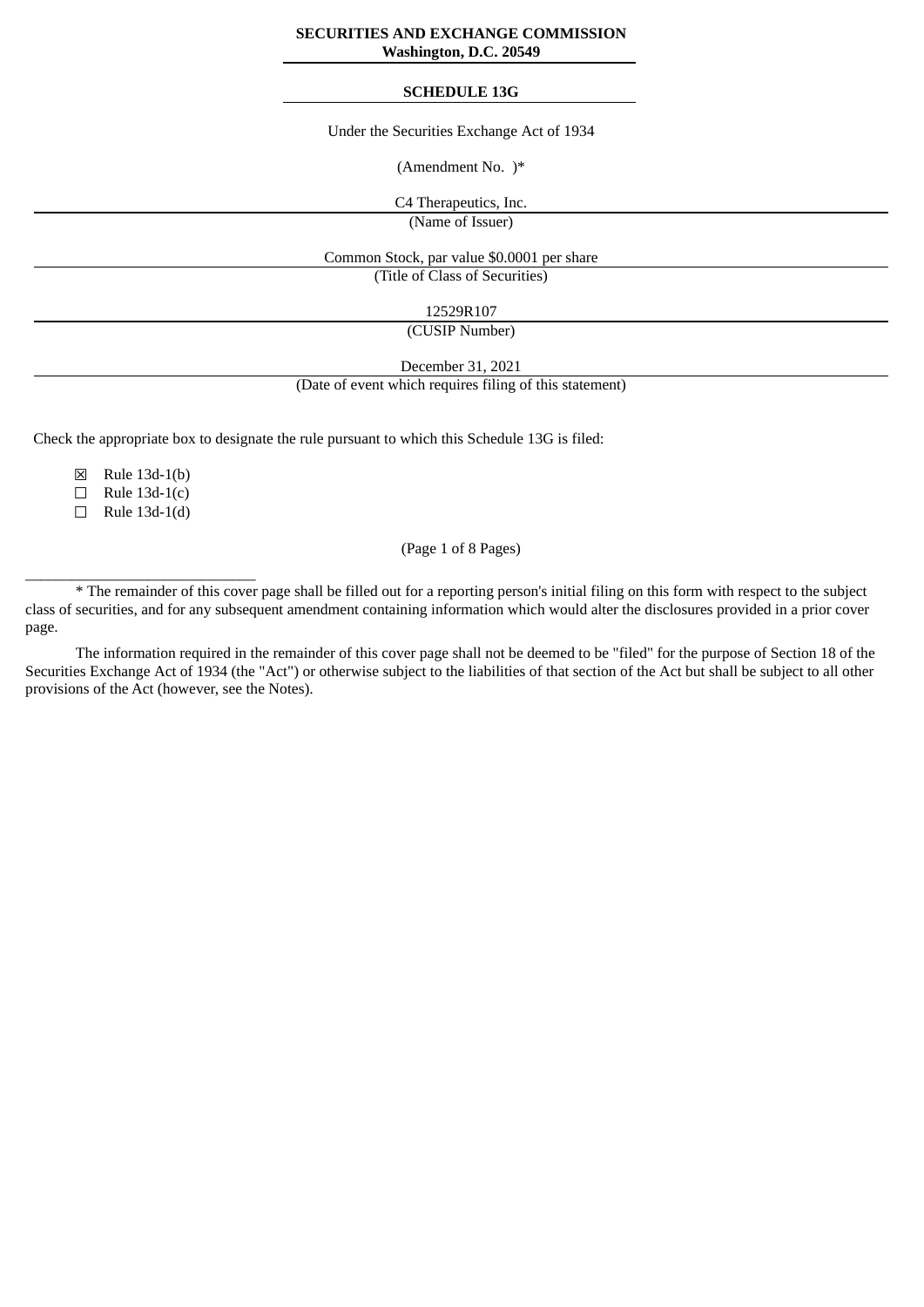| 1                                                                                                                             | NAMES OF REPORTING PERSONS<br>RTW Investments, LP                                |                                                |                          |
|-------------------------------------------------------------------------------------------------------------------------------|----------------------------------------------------------------------------------|------------------------------------------------|--------------------------|
| $\overline{2}$                                                                                                                | CHECK THE APPROPRIATE BOX IF A MEMBER OF A GROUP                                 |                                                | (a) $\Box$<br>(b) $\Box$ |
| $\overline{\mathbf{3}}$                                                                                                       | <b>SEC USE ONLY</b>                                                              |                                                |                          |
| $\boldsymbol{4}$                                                                                                              | CITIZENSHIP OR PLACE OF ORGANIZATION<br>Delaware                                 |                                                |                          |
| <b>NUMBER OF</b><br><b>SHARES</b><br><b>BENEFICIALLY</b><br><b>OWNED BY</b><br><b>EACH</b><br><b>REPORTING</b><br>PERSON WITH | 5                                                                                | <b>SOLE VOTING POWER</b><br>$-0-$              |                          |
|                                                                                                                               | 6                                                                                | <b>SHARED VOTING POWER</b><br>2,494,965 Shares |                          |
|                                                                                                                               | 7                                                                                | <b>SOLE DISPOSITIVE POWER</b><br>$-0-$         |                          |
|                                                                                                                               | 8                                                                                | SHARED DISPOSITIVE POWER<br>2,494,965 Shares   |                          |
| 9                                                                                                                             | AGGREGATE AMOUNT BENEFICIALLY OWNED BY EACH REPORTING PERSON<br>2,494,965 Shares |                                                |                          |
| 10                                                                                                                            | CHECK BOX IF THE AGGREGATE AMOUNT IN ROW (9) EXCLUDES CERTAIN SHARES             |                                                |                          |
| 11                                                                                                                            | PERCENT OF CLASS REPRESENTED BY AMOUNT IN ROW (9)<br>5.1%                        |                                                |                          |
| 12                                                                                                                            | TYPE OF REPORTING PERSON<br>PN, IA                                               |                                                |                          |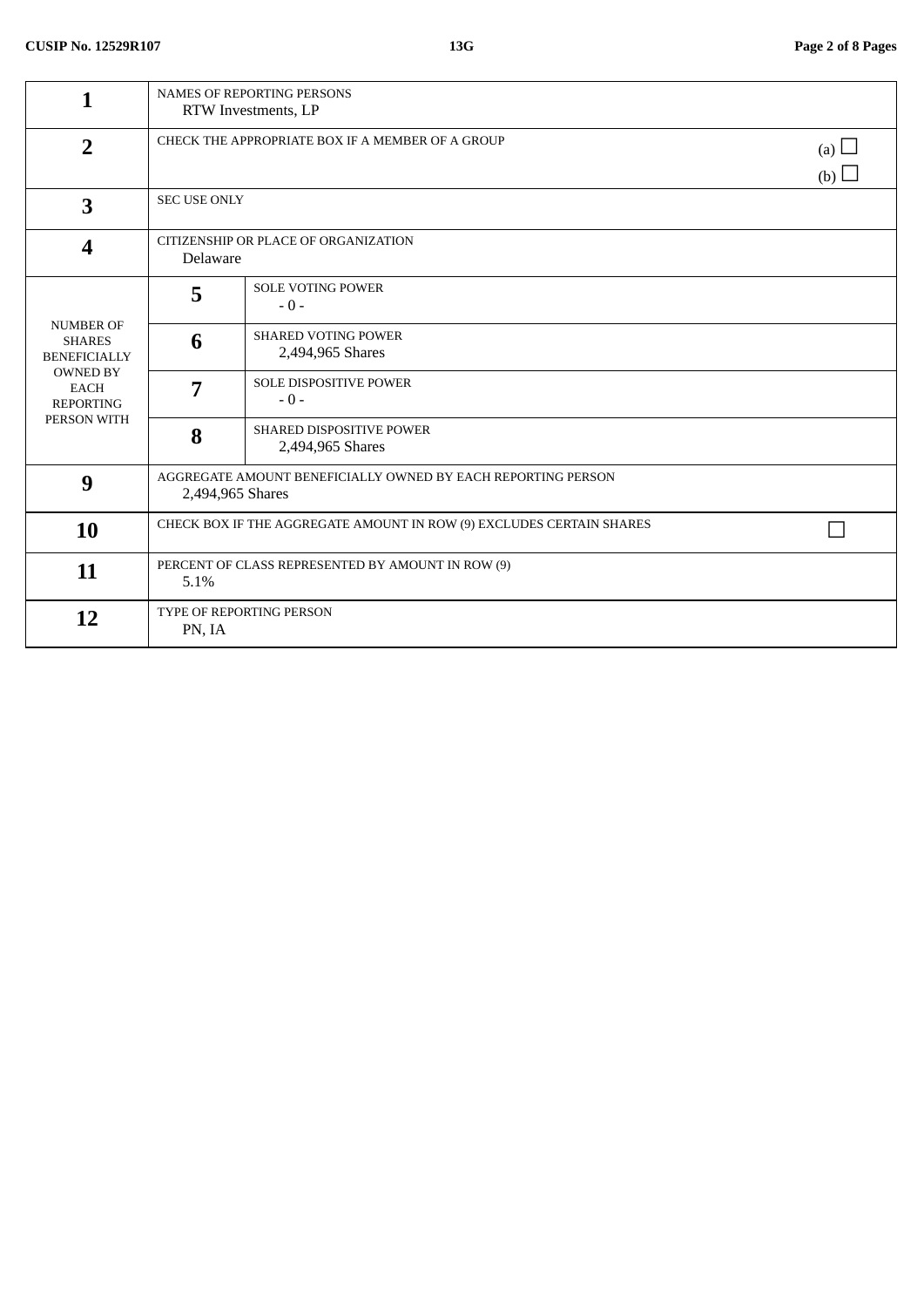| 1                                                                                                                             | <b>NAMES OF REPORTING PERSONS</b><br>Roderick Wong                               |                                                   |                          |
|-------------------------------------------------------------------------------------------------------------------------------|----------------------------------------------------------------------------------|---------------------------------------------------|--------------------------|
| $\overline{2}$                                                                                                                | CHECK THE APPROPRIATE BOX IF A MEMBER OF A GROUP                                 |                                                   | (a) $\Box$<br>(b) $\Box$ |
| $\overline{\mathbf{3}}$                                                                                                       | <b>SEC USE ONLY</b>                                                              |                                                   |                          |
| $\boldsymbol{4}$                                                                                                              | CITIZENSHIP OR PLACE OF ORGANIZATION<br><b>United States</b>                     |                                                   |                          |
| <b>NUMBER OF</b><br><b>SHARES</b><br><b>BENEFICIALLY</b><br><b>OWNED BY</b><br><b>EACH</b><br><b>REPORTING</b><br>PERSON WITH | 5                                                                                | <b>SOLE VOTING POWER</b><br>$-0-$                 |                          |
|                                                                                                                               | 6                                                                                | <b>SHARED VOTING POWER</b><br>2,494,965 Shares    |                          |
|                                                                                                                               | 7                                                                                | <b>SOLE DISPOSITIVE POWER</b><br>$-0-$            |                          |
|                                                                                                                               | 8                                                                                | SHARED DISPOSITIVE POWER<br>2,494,965 Shares      |                          |
| 9                                                                                                                             | AGGREGATE AMOUNT BENEFICIALLY OWNED BY EACH REPORTING PERSON<br>2,494,965 Shares |                                                   |                          |
| 10                                                                                                                            | CHECK BOX IF THE AGGREGATE AMOUNT IN ROW (9) EXCLUDES CERTAIN SHARES             |                                                   |                          |
| 11                                                                                                                            | 5.1%                                                                             | PERCENT OF CLASS REPRESENTED BY AMOUNT IN ROW (9) |                          |
| 12                                                                                                                            | TYPE OF REPORTING PERSON<br>IN, HC                                               |                                                   |                          |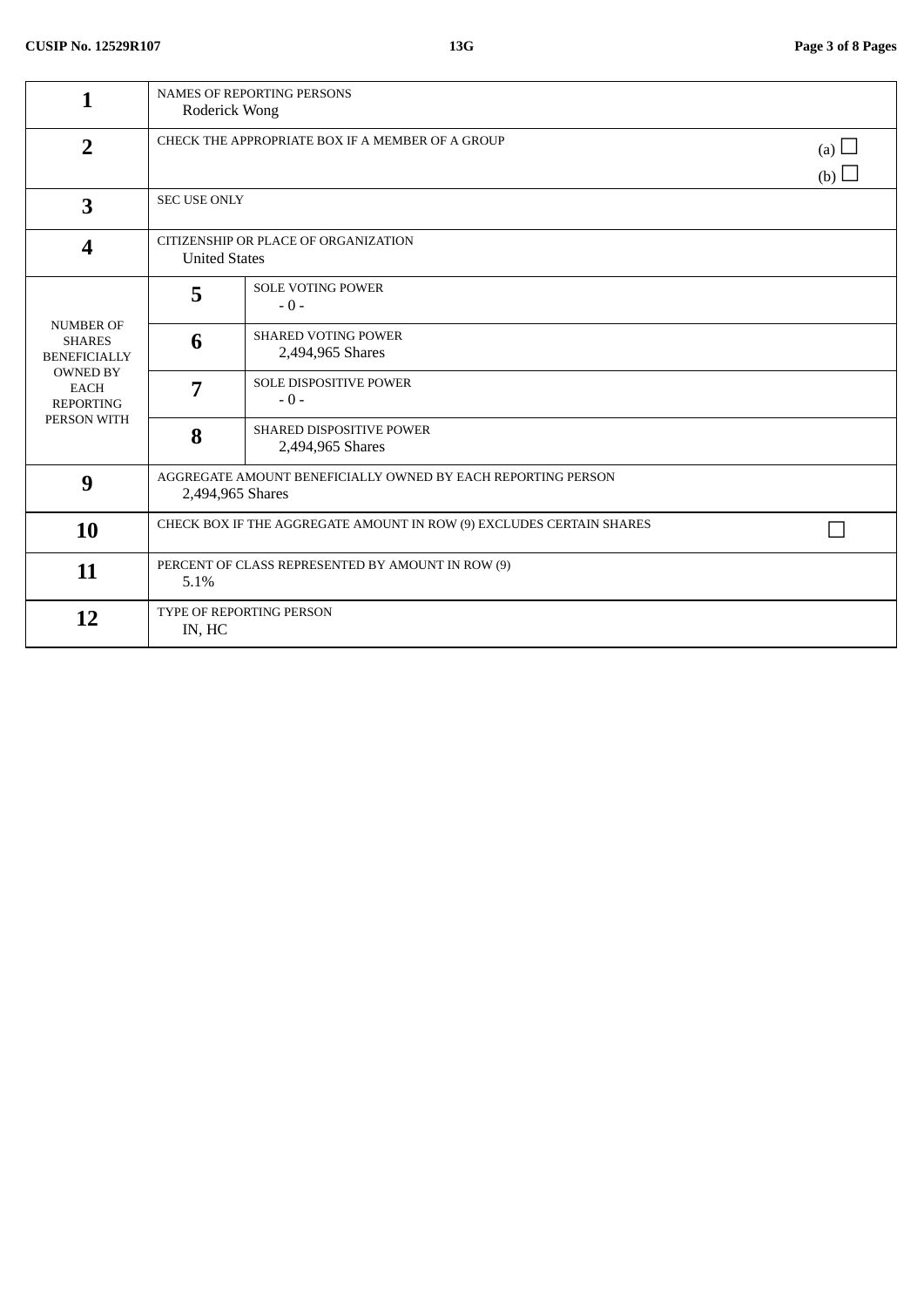| Item $1(a)$ . | <b>NAME OF ISSUER:</b>                                                                                                                                                                                                                              |  |
|---------------|-----------------------------------------------------------------------------------------------------------------------------------------------------------------------------------------------------------------------------------------------------|--|
|               | The name of the issuer is C4 Therapeutics, Inc. (the "Company").                                                                                                                                                                                    |  |
| Item $1(b)$ . | ADDRESS OF ISSUER'S PRINCIPAL EXECUTIVE OFFICES:                                                                                                                                                                                                    |  |
|               | The Company's principal executive offices are located at 490 Arsenal Way, Suite 200, Watertown, MA 02472.                                                                                                                                           |  |
| Item $2(a)$ . | <b>NAME OF PERSON FILING:</b>                                                                                                                                                                                                                       |  |
|               | This statement is filed by:                                                                                                                                                                                                                         |  |
|               | RTW Investments, LP ("RTW Investments"), a Delaware limited partnership, and the investment adviser to<br>(i)<br>certain funds (the "RTW Funds"), with respect to the Shares (as defined in Item 2(d) below) directly held<br>by the RTW Funds; and |  |
|               | Mr. Roderick Wong ("Mr. Wong"), the Managing Partner and Chief Investment Officer of RTW<br>(ii)<br>Investments, with respect to the Shares directly held by the RTW Funds.                                                                         |  |
|               | The foregoing persons are hereinafter sometimes collectively referred to as the "Reporting Persons."                                                                                                                                                |  |
|               | The filing of this statement should not be construed as an admission that any of the foregoing persons or any<br>Reporting Person is, for the purposes of Section 13 of the Act, the beneficial owner of the Shares reported herein.                |  |
| Item $2(b)$ . | ADDRESS OF PRINCIPAL BUSINESS OFFICE OR, IF NONE, RESIDENCE:                                                                                                                                                                                        |  |
|               | The address of the business office of each of the Reporting Persons is 40 10 <sup>th</sup> Avenue, Floor 7, New York, New York<br>10014.                                                                                                            |  |
| Item $2(c)$ . | <b>CITIZENSHIP:</b>                                                                                                                                                                                                                                 |  |
|               | RTW Investments is a Delaware limited partnership. Mr. Wong is a citizen of the United States.                                                                                                                                                      |  |
| Item $2(d)$ . | TITLE OF CLASS OF SECURITIES:                                                                                                                                                                                                                       |  |
|               | Common Stock, par value \$0.0001 per share (the "Shares").                                                                                                                                                                                          |  |
|               |                                                                                                                                                                                                                                                     |  |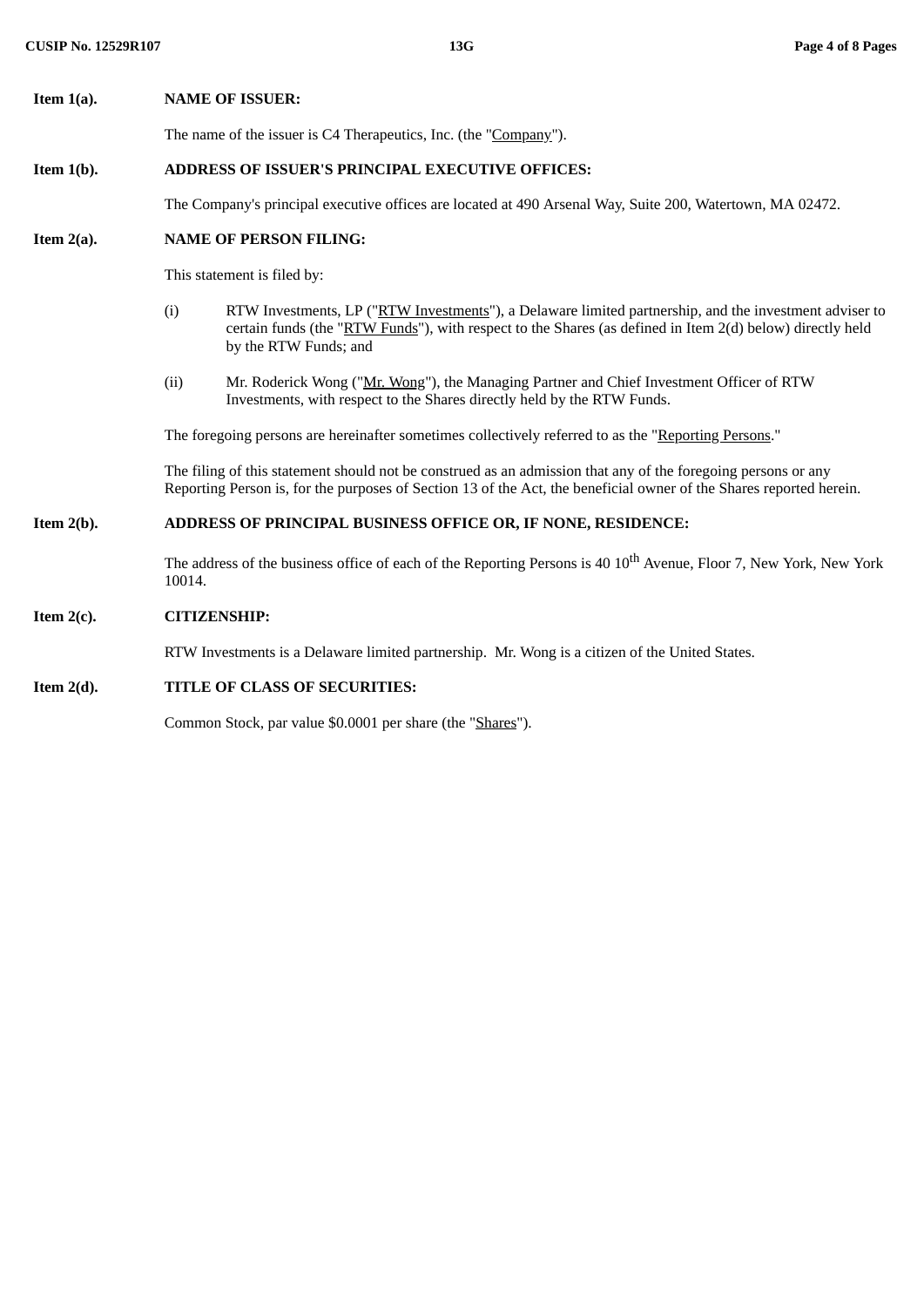**Item 2(e). CUSIP NUMBER:**

12529R107

# **Item 3. IF THIS STATEMENT IS FILED PURSUANT TO §§ 240.13d-1(b) OR 240.13d-2(b) OR (c), CHECK WHETHER THE PERSON FILING IS A:**

- (a) ☐ Broker or dealer registered under Section 15 of the Act (15 U.S.C. 78o);
- (b)  $\Box$  Bank as defined in Section 3(a)(6) of the Act (15 U.S.C. 78c);
- (c)  $\Box$  Insurance company as defined in Section 3(a)(19) of the Act (15 U.S.C. 78c);
- (d) ☐ Investment company registered under Section 8 of the Investment Company Act of 1940 (15 U.S.C. 80a-8);
- (e)  $\boxtimes$  Investment adviser in accordance with Rule 13d-1(b)(1)(ii)(E);
- $(f)$  Employee benefit plan or endowment fund in accordance with Rule  $13d-1(b)(1)(ii)(F)$ ;
- (g)  $\boxtimes$  Parent holding company or control person in accordance with Rule 13d-1(b)(1)(ii)(G);
- (h)  $\Box$  Savings association as defined in Section 3(b) of the Federal Deposit Insurance Act (12 U.S.C. 1813);
- (i)  $\Box$  Church plan that is excluded from the definition of an investment company under Section 3(c)(14) of the Investment Company Act (15 U.S.C. 80a-3);
- (i)  $\Box$  Non-U.S. institution in accordance with Rule 13d-1(b)(1)(ii)(J);
- (k)  $\Box$  Group, in accordance with Rule 13d-1(b)(1)(ii)(K).

If filing as a non-U.S. institution in accordance with Rule  $13d-1(b)(1)(ii)(J)$ , please specify the type of institution:

## **Item 4. OWNERSHIP**::

The information required by Items  $4(a) - (c)$  is set forth in Rows 5 - 11 of the cover page for each of the Reporting Persons and is incorporated herein by reference.

The percentages set forth herein are calculated based upon 48,625,608 Shares outstanding as of November 1, 2021 as reported in the Company's Quarterly Report on Form 10-Q for the quarterly period ended September 30, 2021, filed with the Securities and Exchange Commission on November 10, 2021.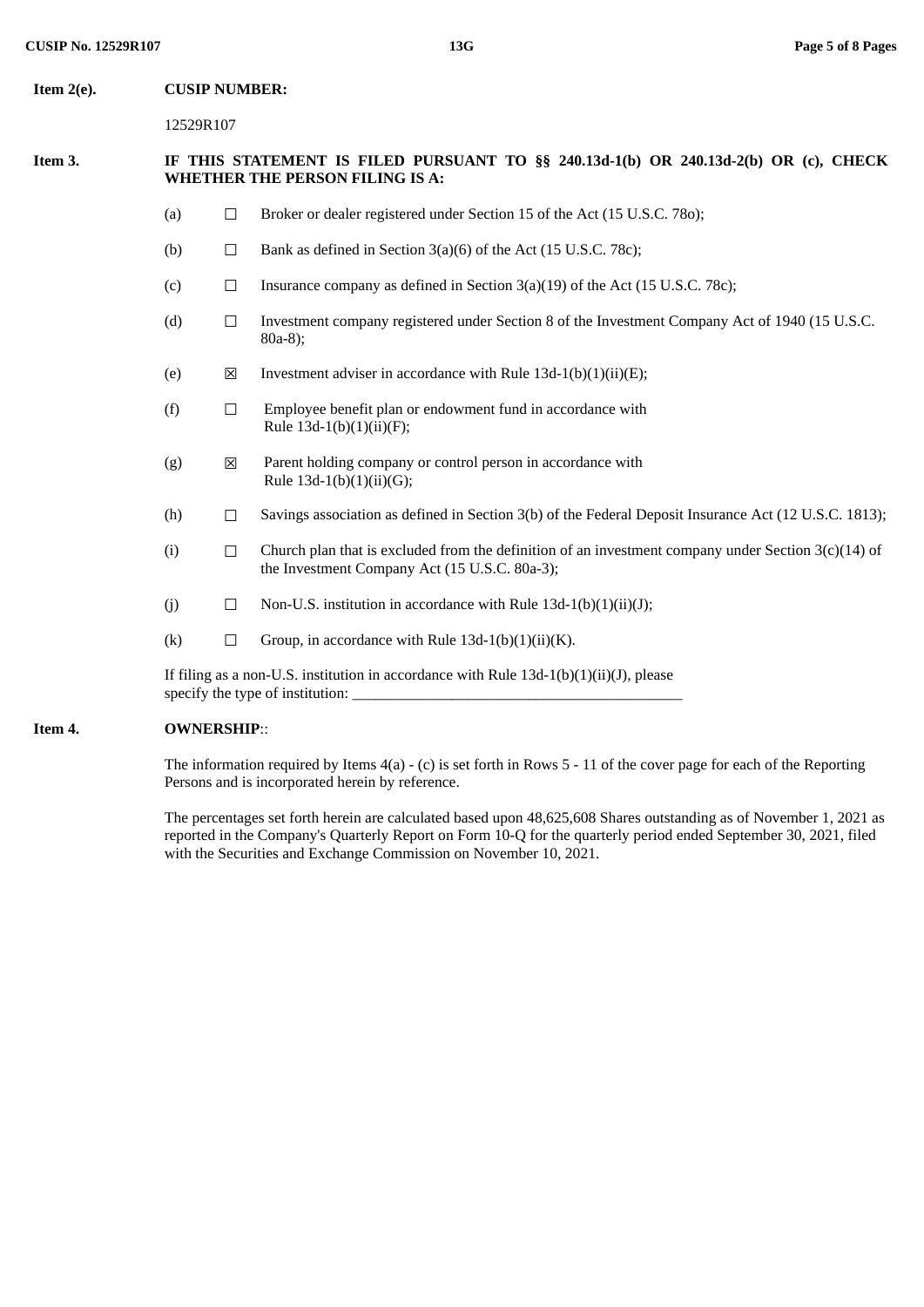| Item 5.  | <b>OWNERSHIP OF FIVE PERCENT OR LESS OF A CLASS.</b>                                                                                                                                                                                                                                                                                                                     |
|----------|--------------------------------------------------------------------------------------------------------------------------------------------------------------------------------------------------------------------------------------------------------------------------------------------------------------------------------------------------------------------------|
|          | Not applicable.                                                                                                                                                                                                                                                                                                                                                          |
| Item 6.  | <b>OWNERSHIP OF MORE THAN FIVE PERCENT ON BEHALF OF ANOTHER PERSON.</b>                                                                                                                                                                                                                                                                                                  |
|          | See Item 2. The RTW Funds have the right to receive or the power to direct the receipt of dividends from, or the<br>proceeds from the sale of, the Shares reported herein.                                                                                                                                                                                               |
| Item 7.  | IDENTIFICATION AND CLASSIFICATION OF THE SUBSIDIARY WHICH ACQUIRED THE<br>SECURITY BEING REPORTED ON BY THE PARENT HOLDING COMPANY.                                                                                                                                                                                                                                      |
|          | Not applicable.                                                                                                                                                                                                                                                                                                                                                          |
| Item 8.  | <b>IDENTIFICATION AND CLASSIFICATION OF MEMBERS OF THE GROUP.</b>                                                                                                                                                                                                                                                                                                        |
|          | Not applicable.                                                                                                                                                                                                                                                                                                                                                          |
| Item 9.  | <b>NOTICE OF DISSOLUTION OF GROUP.</b>                                                                                                                                                                                                                                                                                                                                   |
|          | Not applicable.                                                                                                                                                                                                                                                                                                                                                          |
| Item 10. | <b>CERTIFICATION.</b>                                                                                                                                                                                                                                                                                                                                                    |
|          | Each of the Reporting Persons hereby makes the following certification:                                                                                                                                                                                                                                                                                                  |
|          | By signing below each Reporting Person certifies that, to the best of his or its knowledge and belief, the securities<br>referred to above were acquired and are held in the ordinary course of business and were not acquired for the purpose<br>of or with the effect of changing or influencing the control of the issuer of the securities and were not acquired and |

are not held in connection with or as a participant in any transaction having that purpose or effect.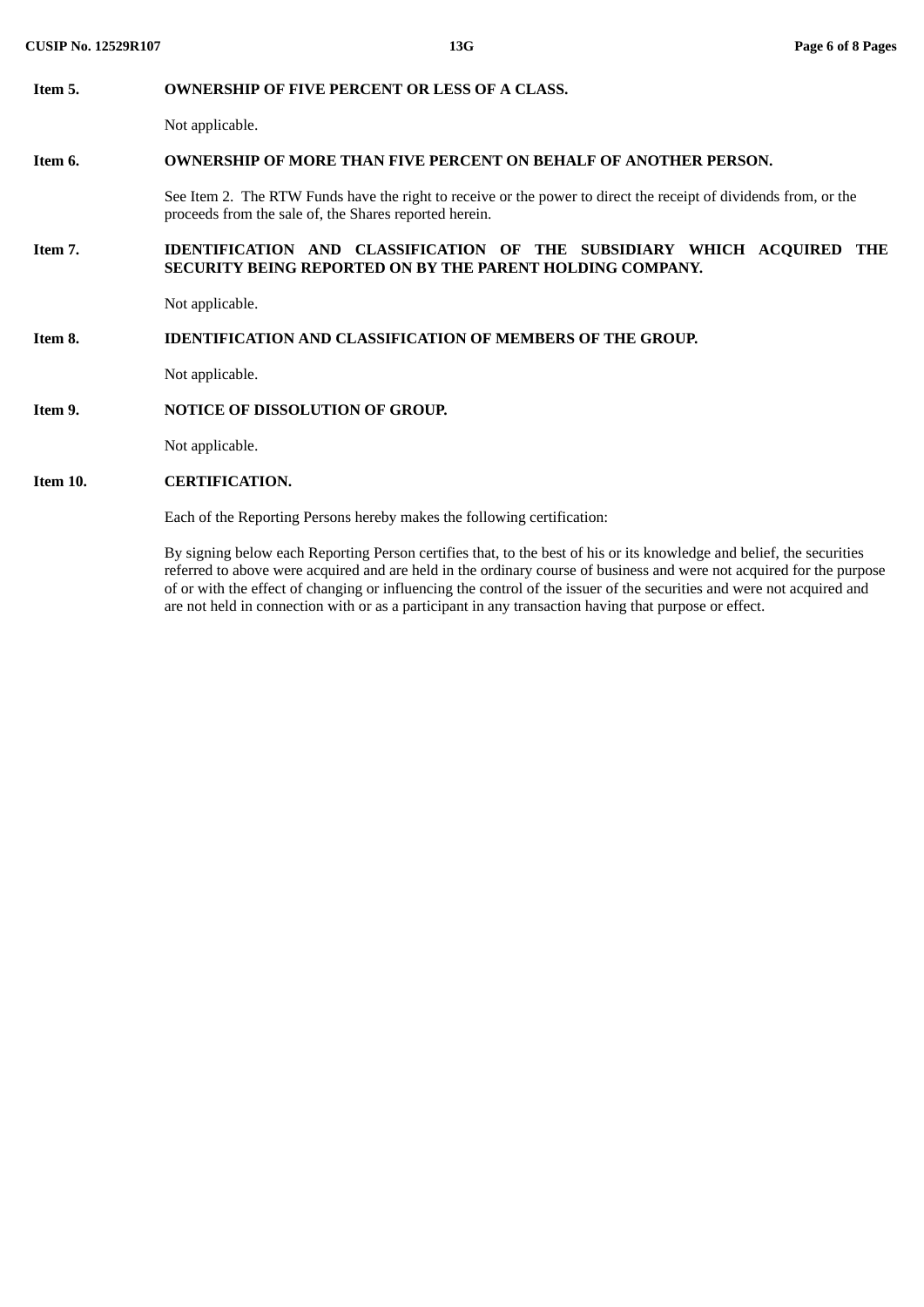# **SIGNATURES**

After reasonable inquiry and to the best of his or its knowledge and belief, each of the undersigned certify that the information set forth in this statement is true, complete and correct.

DATED: February 14, 2022

# **RTW INVESTMENTS, LP**

| By:    | /s/ Roderick Wong       |
|--------|-------------------------|
| Name:  | Roderick Wong           |
| Title: | <b>Managing Partner</b> |

/s/ Roderick Wong **RODERICK WONG**